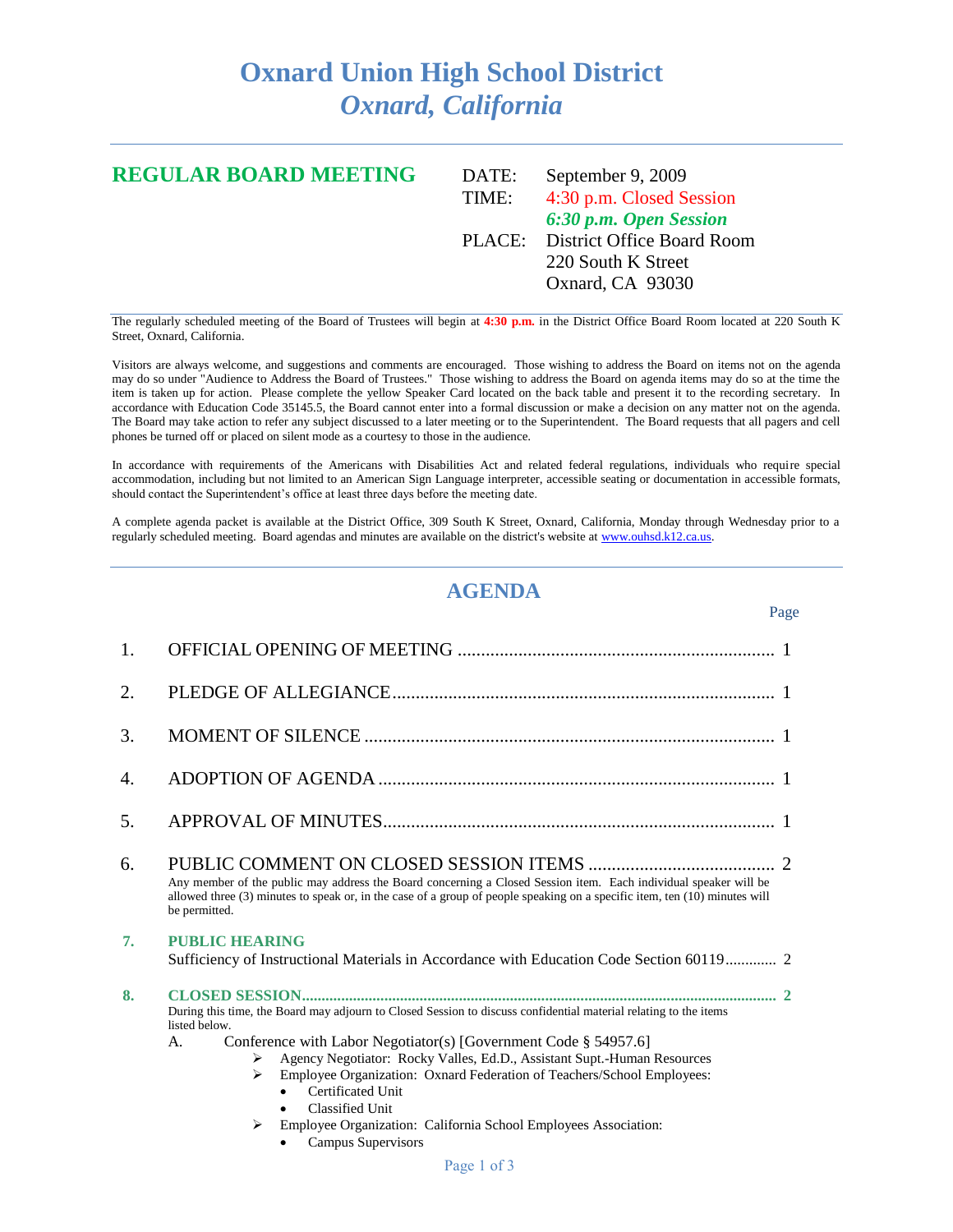| <b>Board Meeting Agenda</b> |
|-----------------------------|
| September 9, 2009           |

|     |           |                                                                                                                                                                                                                                                                                                                                                                                                                                                                                                                                                                         | Page |
|-----|-----------|-------------------------------------------------------------------------------------------------------------------------------------------------------------------------------------------------------------------------------------------------------------------------------------------------------------------------------------------------------------------------------------------------------------------------------------------------------------------------------------------------------------------------------------------------------------------------|------|
| 9.  |           | $(6:30 p.m. - Time Approximate)$                                                                                                                                                                                                                                                                                                                                                                                                                                                                                                                                        |      |
| 10. |           |                                                                                                                                                                                                                                                                                                                                                                                                                                                                                                                                                                         |      |
|     |           | Those persons wishing to address the Board may do so at this time by completing a yellow Speaker Card, located on the<br>back table, and presenting it to the recording secretary. Please address your comments to the Board President.<br>Individual presentations are limited to three (3) minutes each, or in the case of a group of people speaking on a specific<br>item, ten (10) minutes will be permitted. Please refer to the complete text of Oxnard Union High School District Board<br>Policy 910: Procedures for Communicating with the Board of Trustees. |      |
| 11. |           |                                                                                                                                                                                                                                                                                                                                                                                                                                                                                                                                                                         |      |
|     | А.        | General District Acknowledgements/Updates: Interim Superintendent<br>Opening of New School Year, 2009-2010<br>2008-2009 API/AYP Information Release Date, September 15, 2009                                                                                                                                                                                                                                                                                                                                                                                            |      |
|     | <b>B.</b> | Regular Report: Student Representative to the Board of Trustees                                                                                                                                                                                                                                                                                                                                                                                                                                                                                                         |      |
|     |           |                                                                                                                                                                                                                                                                                                                                                                                                                                                                                                                                                                         |      |
| 12. |           |                                                                                                                                                                                                                                                                                                                                                                                                                                                                                                                                                                         |      |
|     | А.        |                                                                                                                                                                                                                                                                                                                                                                                                                                                                                                                                                                         |      |
|     | <b>B.</b> |                                                                                                                                                                                                                                                                                                                                                                                                                                                                                                                                                                         |      |
|     | C.        | Consideration of Approval to Purchase Dell Computers, Utilizing Western States<br>Contracting Alliance Master Agreement for Dell Marketing L.P. Number A63307                                                                                                                                                                                                                                                                                                                                                                                                           |      |
|     | D.        | Consideration of Board of Trustees to Approve Bell Ranch Lease Addendum No 1 and                                                                                                                                                                                                                                                                                                                                                                                                                                                                                        |      |
|     | E.        | Consideration of Approval of Notice of Completion of the Fencing Replacement at Rio                                                                                                                                                                                                                                                                                                                                                                                                                                                                                     |      |
|     | F.        | Consideration of Approval of Notice of Completion of the Asphalt Work on Rear Access                                                                                                                                                                                                                                                                                                                                                                                                                                                                                    |      |
|     | G.        | Consideration of Approval of the Proposal from AECOM Environment for Cost of Phase I                                                                                                                                                                                                                                                                                                                                                                                                                                                                                    |      |
|     | Η.        | Consideration of Approval of the Proposal from Earth Systems So. California, for<br>Geotechnical Engineering Report for Auto Tech Addition Project at Channel Islands                                                                                                                                                                                                                                                                                                                                                                                                   |      |
|     | Ι.        | Consideration of Approval of Affiliation Agreement for CNA/HHA Clinical Training                                                                                                                                                                                                                                                                                                                                                                                                                                                                                        |      |
|     | J.        | Consideration of Adoption of Resolution No. 09-39, Resolution for Adopting the                                                                                                                                                                                                                                                                                                                                                                                                                                                                                          |      |
|     | K.        | Consideration of Approval of Agreement between Schlosser Development Corporation<br>and Oxnard Union High School District for an Outside Theater at Adolfo Camarillo                                                                                                                                                                                                                                                                                                                                                                                                    |      |
|     | L.        | Consideration of Approval of the Proposal from Hughes Associates, Inc. for Security<br>Consulting Services for Auto Tech Addition Project at Channel Islands High School  5                                                                                                                                                                                                                                                                                                                                                                                             |      |
|     | M.        | Consideration of Approval to Award Transportation Services Bid #505 Contract to ___ for                                                                                                                                                                                                                                                                                                                                                                                                                                                                                 |      |
|     | N.        | Consideration of Approval of Addendum to Food Service Contract #FS-08/09 for                                                                                                                                                                                                                                                                                                                                                                                                                                                                                            |      |
|     | О.        | Consideration of Approval to Enter into an Agreement between Oxnard Union High                                                                                                                                                                                                                                                                                                                                                                                                                                                                                          |      |
|     | Ρ.        |                                                                                                                                                                                                                                                                                                                                                                                                                                                                                                                                                                         |      |